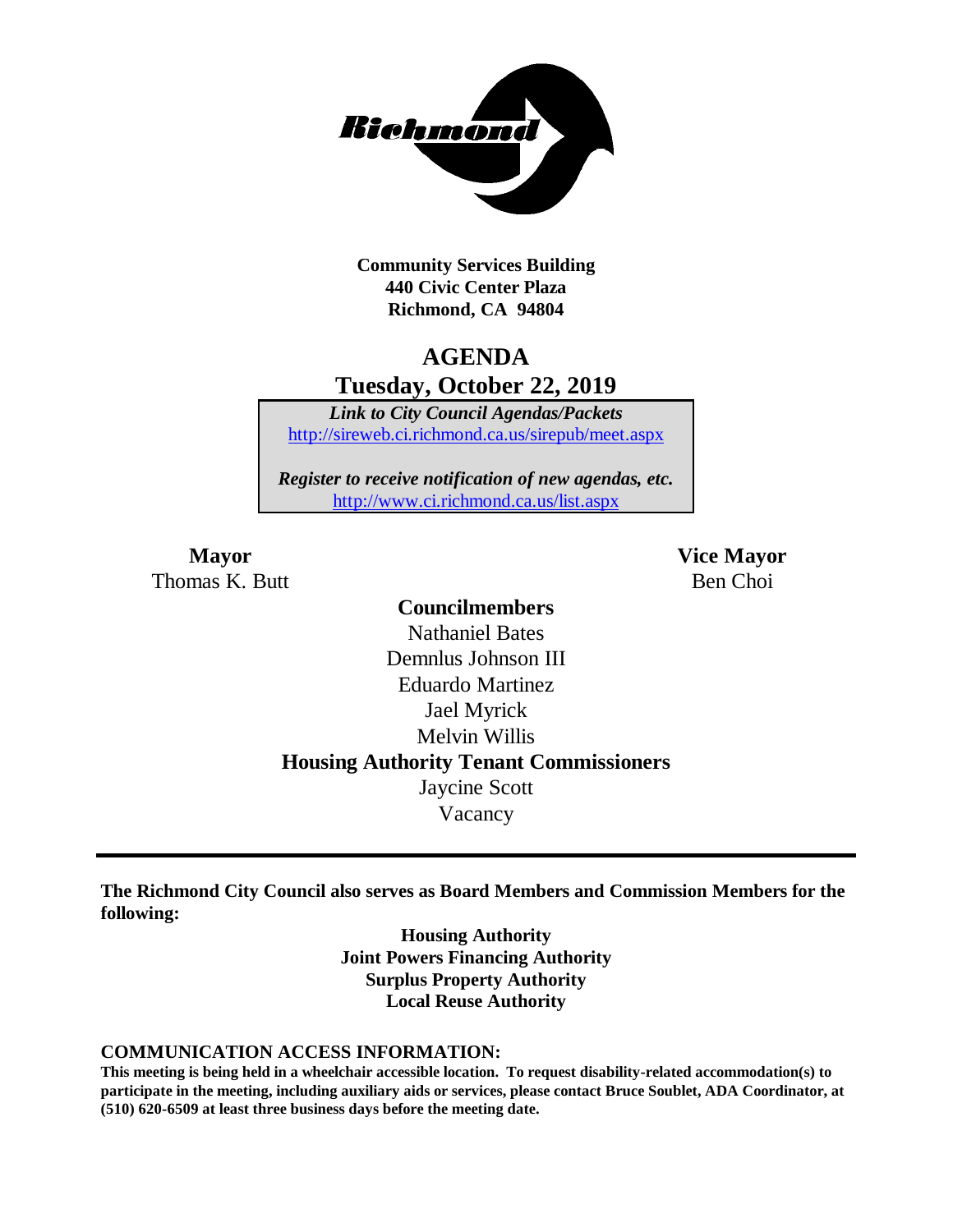# **MEETING PROCEDURES**

The City of Richmond encourages community participation at its City Council meetings and has established procedures that are intended to accommodate public input in a timely and time-sensitive way. As a courtesy to all members of the public who wish to participate in City Council meetings, please observe the following procedures:

**PUBLIC COMMENT ON AGENDA ITEMS:** Anyone who desires to address the City Council on items appearing on the agenda must complete and file a pink speaker's card with the City Clerk **prior** to the City Council's consideration of the item. Once the City Clerk has announced the item, no person shall be permitted to speak on the item other than those persons who have submitted their names to the City Clerk. Your name will be called when the item is announced for discussion. **Each speaker will be allowed up to TWO (2) MINUTES to address the City Council on NON-PUBLIC HEARING items listed on the agenda. Speakers are allowed up to THREE (3) minutes on PUBLIC HEARING items.**

**OPEN FORUM FOR PUBLIC COMMENT:** Individuals who would like to address the City Council on matters not listed on the agenda or on items remaining on the consent calendar may do so under Open Forum. All speakers must complete and file a pink speaker's card with the City Clerk **prior** to the commencement of Open Forum. The amount of time allotted to individual speakers shall be determined based on the number of persons requesting to speak during this item. **The time allocation for each speaker will be as follows:** 15 or fewer speakers, a maximum of 2 minutes; 16 to 24 speakers, a maximum of 1 and one-half minutes; and 25 or more speakers, a maximum of 1 minute.

#### **SPEAKERS ARE REQUESTED TO OCCUPY THE RESERVED SEATS IN THE FRONT ROW BEHIND THE SPEAKER'S PODIUM AS THEIR NAME IS ANNOUNCED BY THE CITY CLERK.**

**CONSENT CALENDAR:** Consent Calendar items are considered routine and will be enacted, approved or adopted by one motion unless a request for removal for discussion or explanation is received from the audience or the City Council. A member of the audience requesting to remove an item from the consent calendar that is sponsored by City staff must first complete a speaker's card and discuss the item with a City staff person who has knowledge of the subject material **prior** to filing the card with the City Clerk and **prior** to the City Council's consideration of Agenda Review. Councilmembers who request to remove an item from the consent calendar must do so during Agenda Review. An item removed from the Consent Calendar may be placed anywhere on the agenda following the City Council's agenda review.

**CONDUCT AT MEETINGS:** Richmond City Council meetings are limited public forums during which the City strives to provide an open, safe atmosphere and promote robust public debate. Members of the public, however, must comply with state law, as well as the City's laws and procedures and may not actually disrupt the orderly conduct of these meetings. The public, for example, may not shout or use amplifying devices, must submit comment cards and speak during their allotted time, may not create a physical disturbance, may not speak on matters unrelated to issues within the jurisdiction of the City Council or the agenda item at hand, and may not cause immediate threats to public safety.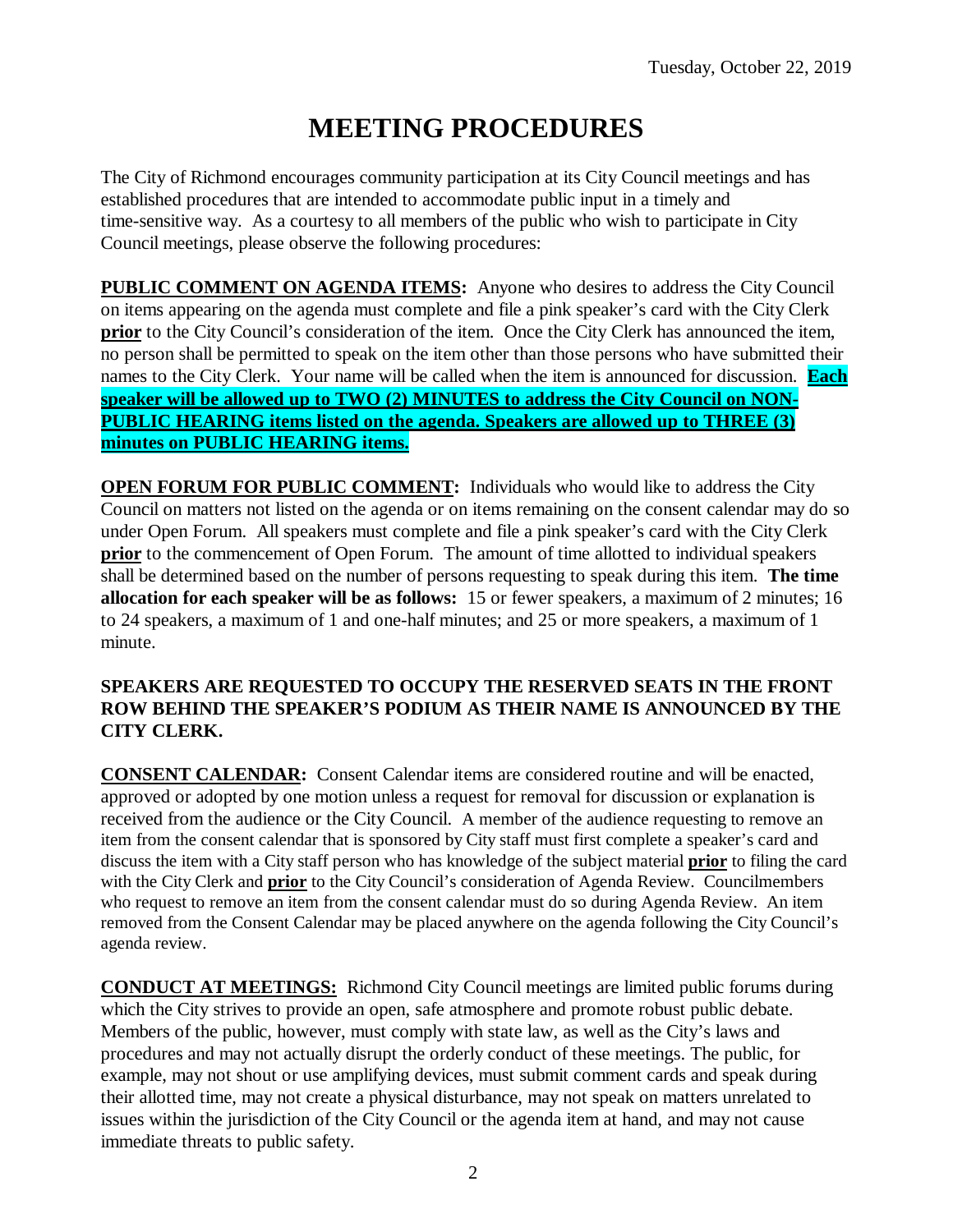**CITY HARASSMENT POLICY:** The City invites public comment and critique about its operations, including comment about the performance of its public officials and employees, at the public meetings of the City Council and boards and commissions. However, discriminatory or harassing comments about or in the presence of City employees, even comments by third parties, may create a hostile work environment, if severe or pervasive. The City prohibits harassment against an applicant, employee, or contractor on the basis of race, religious creed, color, national origin, ancestry, physical disability, medical condition, mental disability, marital status, sex (including pregnancy, childbirth, and related medical conditions), sexual orientation, gender identity, age or veteran status, or any other characteristic protected by federal, state or local law. In order to acknowledge the public's right to comment on City operations at public meetings, which could include comments that violate the City's harassment policy if such comments do not cause an actual disruption under the Council Rules and Procedures, while taking reasonable steps to protect City employees from discrimination and harassment, City Boards and Commissions shall adhere to the following procedures. If any person makes a harassing remark at a public meeting that violates the above City policy prohibiting harassment, the presiding officer of the meeting may, at the conclusion of the speaker's remarks and allotted time: (a) remind the public that the City's Policy Regarding Harassment of its Employees is contained in the written posted agenda; and (b) state that comments in violation of City policy are not condoned by the City and will play no role in City decisions. If any person makes a harassing remark at a public meeting that violates the above City policy, any City employee in the room who is offended by remarks violating the City's policy is excused from attendance at the meeting. No City employee is compelled to remain in attendance where it appears likely that speakers will make further harassing comments. If an employee leaves a City meeting for this reason, the presiding officer may send a designee to notify any offended employee who has left the meeting when those comments are likely concluded so that the employee may return to the meeting. The presiding officer may remind an employee or any council or board or commission member that he or she may leave the meeting if a remark violating the City's harassment policy is made. These procedures supplement the Council Rules and Procedures relating to disruption of orderly conduct at Council meetings.

Any law enforcement officer on duty or whose service is commanded by the presiding officer shall be Sergeant-at-Arms of the Council meetings. He/she, or they, shall carry out all orders and instructions given by the presiding officer for the purpose of maintaining order and decorum at the Council meetings (City Council Rules of Procedure and Order Section III F, RMC Section 2.12.030).

**\*\*\*\*\*\*\*\*\*\*\*\*\*\*\*\*\*\*\*\*\*\*\*\*\*\*\*\*\*\*\*\*\*\*\*\*\*\*\*\*\*\*\*\*\*\*\*\*\*\*\*\*\*\*\*\*\*\***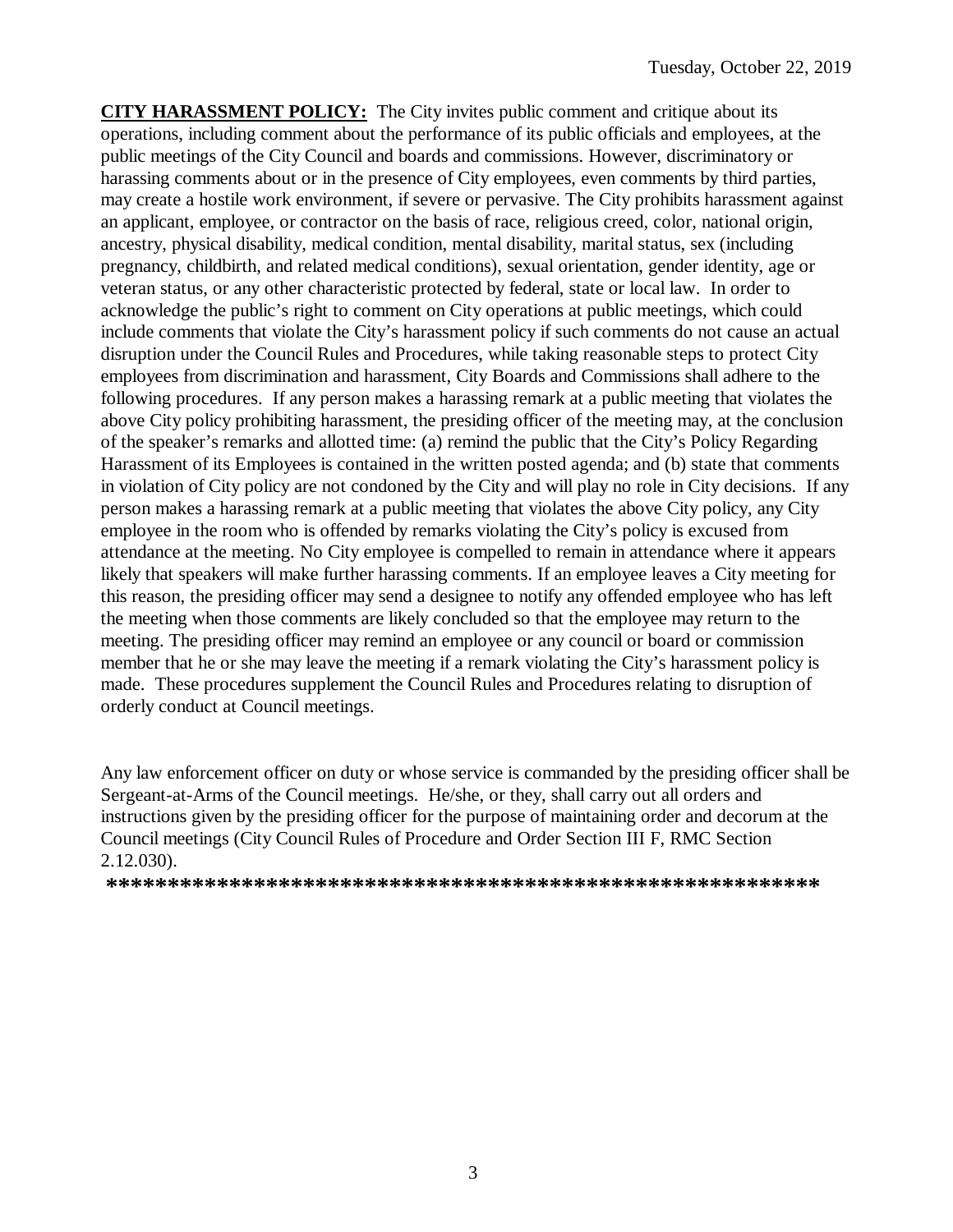## **OPEN SESSION TO HEAR PUBLIC COMMENT BEFORE CLOSED SESSION**

5:00 p.m.

### **A. ROLL CALL**

#### **B. PUBLIC COMMENT BEFORE CLOSED SESSION**

## **C. ADJOURN TO CLOSED SESSION**

## **CLOSED SESSION**

Shimada Room of the Community Services Building

#### **CITY COUNCIL**

CONFERENCE WITH LEGAL COUNSEL - ANTICIPATED LITIGATION (Significant exposure to litigation pursuant to paragraph (2) or (3) of Subdivision (d) [as applicable] of Government Code Section 54956.9):

One case

PUBLIC EMPLOYEE PERFORMANCE EVALUATION (Government Code Section 54957):

Title: City Manager

PUBLIC EMPLOYEE APPOINTMENT (Government Code Section 54957.6):

Community Police Review Commission Investigative Officer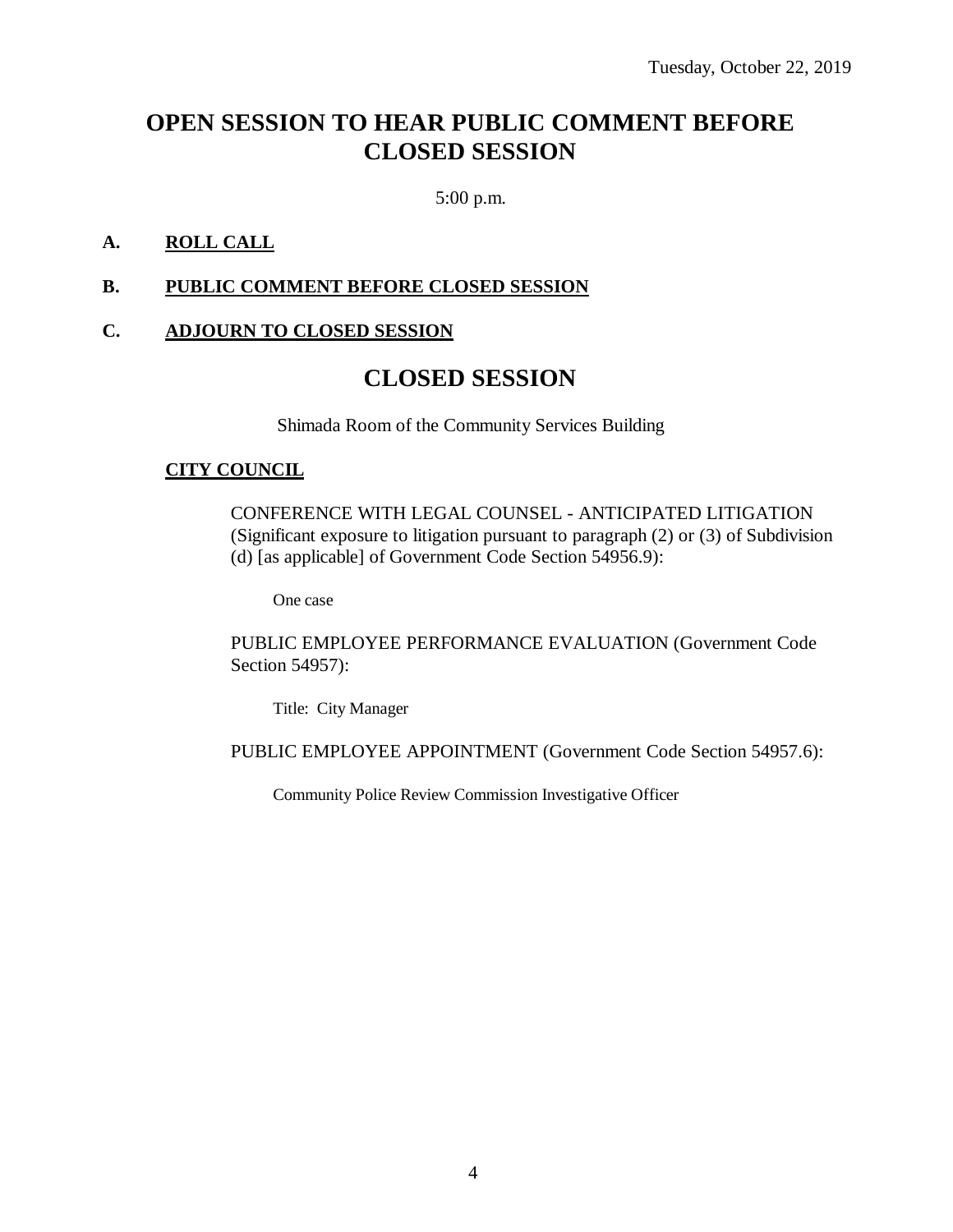## **SPECIAL JOINT MEETING OF THE RICHMOND HOUSING AUTHORITY/CITY COUNCIL**

6:20 p.m.

- **A. PLEDGE TO THE FLAG**
- **B. ROLL CALL**
- **C. STATEMENT OF CONFLICT OF INTEREST**
- **D. AGENDA REVIEW**

#### **E. REPORT FROM THE HOUSING AUTHORITY EXECUTIVE DIRECTOR**

#### **F. CONSENT CALENDAR**

**F-1.** APPROVE the minutes of the special September 17, 2019, Richmond Housing Authority Meeting - City Clerk's Office (Pamela Christian 620-6513).

#### **G. AUTHORITY/AGENCY/COUNCIL AS A WHOLE**

**G-1.** RECEIVE a presentation and ADOPT a joint resolution approving and authorizing execution of the 2019 Public Housing Authority Recovery and Sustainability (PHARS) Agreement and Action Plan with the United States Department of Housing and Urban Development (HUD) - Richmond Housing Authority (Nannette J. Beacham 621-1300).

#### **H. ADJOURNMENT**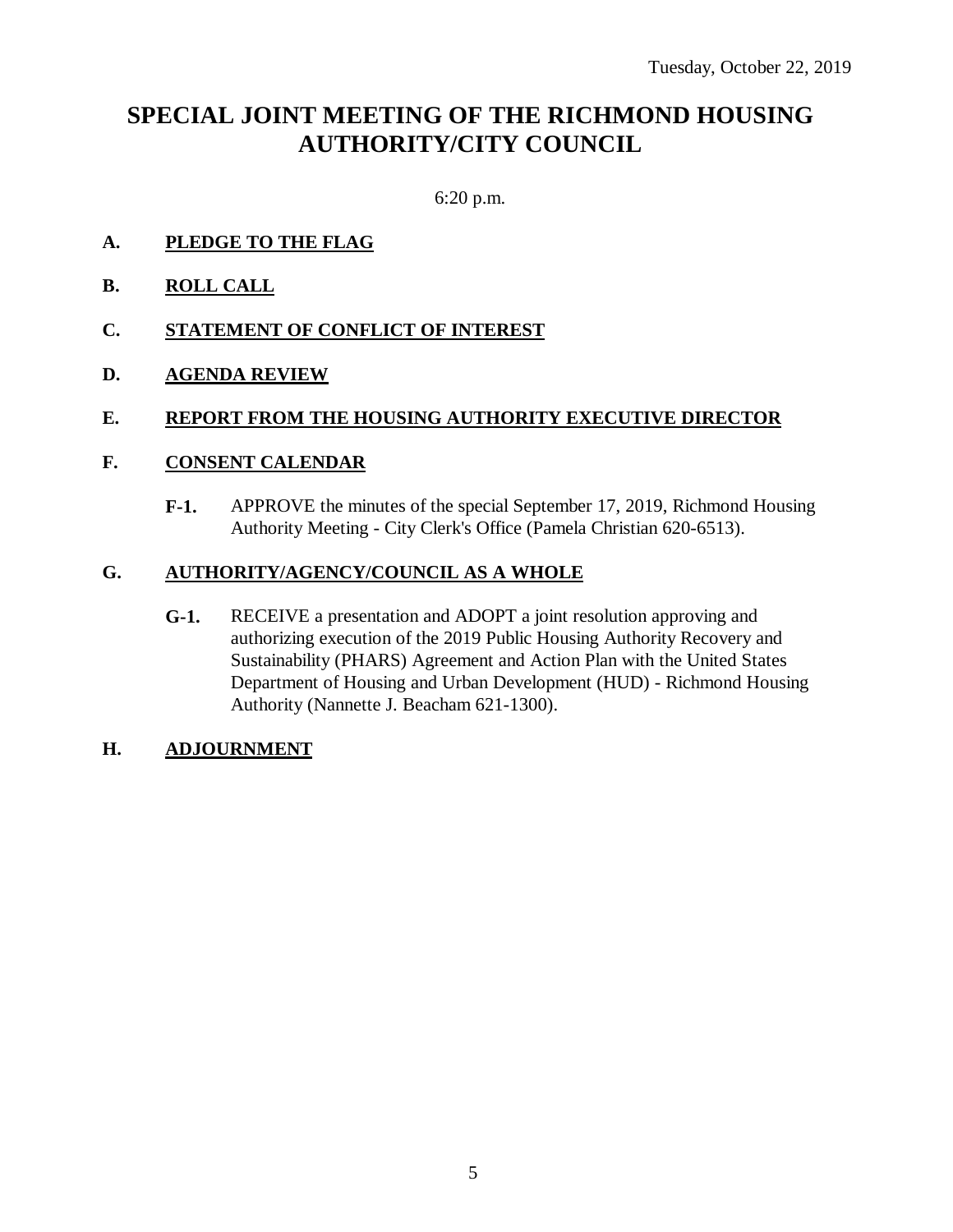## **REGULAR MEETING OF THE RICHMOND CITY COUNCIL**

6:30 p.m.

## **A. ROLL CALL**

## **B. STATEMENT OF CONFLICT OF INTEREST**

### **C. AGENDA REVIEW**

#### **D. PRESENTATIONS, PROCLAMATIONS, AND COMMENDATIONS**

**D-1.** ANNOUNCE recent resignations from City of Richmond boards, commissions, and committees; and ANNOUNCE vacancies as of October 16, 2019, and ask that interested individuals send applications to the City Clerk - Office of the Mayor (Mayor Tom Butt 620-6503).

### **E. REPORT FROM THE CITY ATTORNEY OF FINAL DECISIONS MADE DURING CLOSED SESSION**

### **F. REPORT FROM THE CITY MANAGER**

### **G. OPEN FORUM FOR PUBLIC COMMENT**

#### **H. CITY COUNCIL CONSENT CALENDAR**

- **H-1.** APPROVE domestic travel requests from Youth Services Coordinator Guadalupe Morales and Associate Administrative Analyst Stephanie Ny, of the Community Services Department, to attend the 2019 Cities of Service Annual Convening on November 14 and 15, 2019, in Dallas, Texas - Community Services Department (Rochelle Polk 620-6511).
- **H-2.** APPROVE an Interagency Agreement between the City of Richmond and Contra Costa County and APPROPRIATE up to \$18,050 in funding to establish a mobile tool lending library in North Richmond, as authorized in the North Richmond Mitigation Fee (NRMF) Expenditure Plan - Community Services Department (Rochelle Polk 620-6511).
- **H-3.** APPROVE a contract amendment with Ninyo and Moore to increase the contract allocation to the existing on-call contract for as-needed construction materials testing services, in an amount not to exceed \$150,000, for a total 2016-2021 allocation not to exceed \$250,000, per contract, over a five-year period - Engineering and Capital Improvement Projects Department (Yader A. Bermudez 774-6300).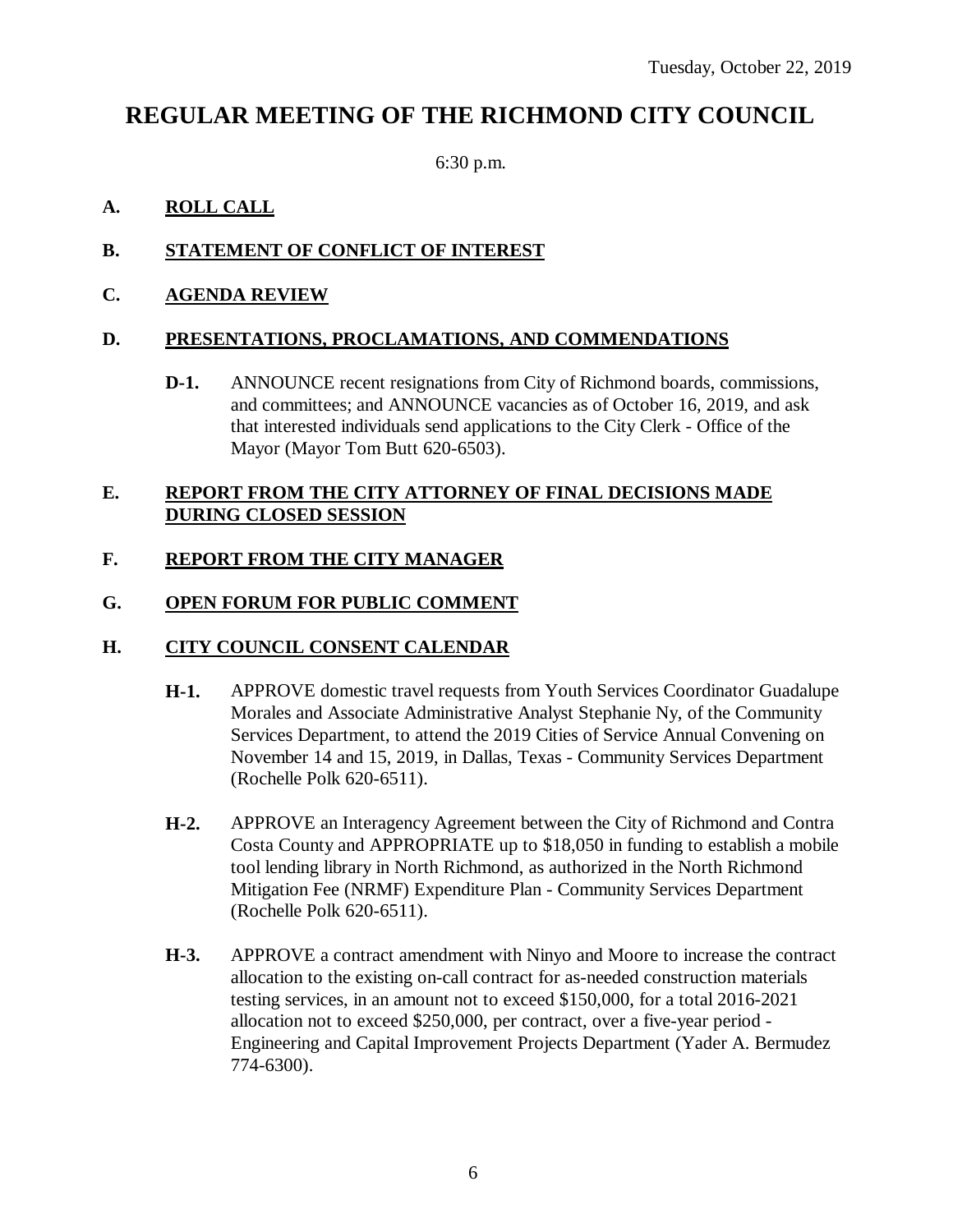**H-4.** APPROVE the purchase of a Vermeer BC1500 Chipper with Winch from RDO Vermeer Equipment Company in an amount not to exceed \$73,500 - Department of Infrastructure Maintenance and Operations (Tim Higares 231-3008).

## **I. RESOLUTIONS**

**I-1.** DISCUSS and ADOPT a Resolution Declaring the City's Intention, Pursuant to Elections Code Section 10010, to initiate procedures for establishing and implementing By-District Elections for City Council Members; and AUTHORIZE the city manager to execute an agreement to retain the services of National Demographics Corporation to assist with the transition to By-District Elections - City Attorney's Office/City Clerk's Office (Bruce Reed Goodmiller 620- 6509/Pamela Christian 620-6513).

## **J. BUDGET SESSION**

- **J-1.** RECEIVE a presentation of the City of Richmond departmental reorganization and ADOPT a resolution to allocate \$125,000 from the General Fund to pay for a management-level Classification and Compensation Study (\$50,000) and an optout program for managers who are displaced (\$75,000) - City Manager's Office (Steven Falk 620-6512).
- **J-2.** APPROVE year-end adjustments for the Fiscal Year ending June 30, 2019 Finance Department (Belinda Warner 620-6740/Markisha Guillory 620-5434).
- **J-3.** RECEIVE a report on the status of the operating and capital improvement budget for the first quarter of the Fiscal Year 2019-20 - Finance Department (Belinda Warner 620-6740/Markisha Guillory 620-5434).

## **K. PUBLIC HEARING**

**K-1.** INTRODUCE an ordinance (first reading) repealing Section 15.04.610.270 (Medical Marijuana Uses Ordinance) and adopting revised Section 15.04.610.270 (Marijuana/Cannabis Commercial Uses) and new Section 15.04.610.275 (Marijuana/Cannabis: Personal Use) - Planning and Building Services Department (Lina Velasco 620-6706).

## **L. STUDY AND ACTION SESSION**

**L-1.** RECEIVE a presentation from Willdan Financial Services on the Sanitary Sewer Rate Study of the Richmond wastewater system, including sanitary sewer and wastewater treatment plant capital improvement planning and projects - Water Resource Recovery Department (Yader Bermudez 774-6300).